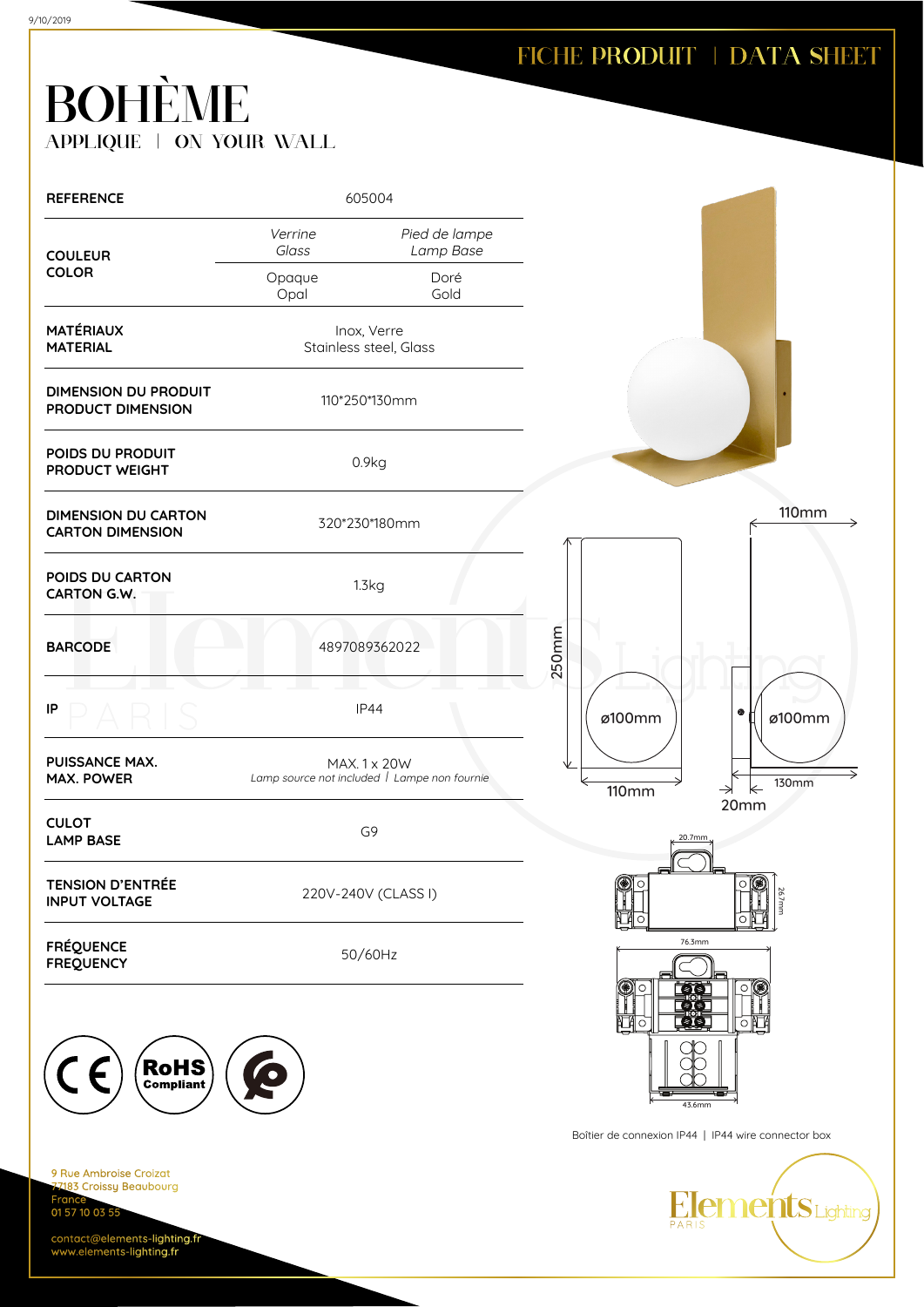| <b>REFERENCE</b>                                                                     | 605005              |                                                              |              |                                                     |
|--------------------------------------------------------------------------------------|---------------------|--------------------------------------------------------------|--------------|-----------------------------------------------------|
| <b>COULEUR</b>                                                                       | Verrine<br>Glass    | Pied de lampe<br>Lamp Base                                   |              |                                                     |
| <b>COLOR</b>                                                                         | Opaque<br>Opal      | Blanc<br>White                                               |              |                                                     |
| <b>MATÉRIAUX</b><br><b>MATERIAL</b>                                                  |                     | Métal, Verre<br>Iron, Glass                                  |              |                                                     |
| <b>DIMENSION DU PRODUIT</b><br>PRODUCT DIMENSION                                     |                     | 110*250*130mm                                                |              |                                                     |
| POIDS DU PRODUIT<br>PRODUCT WEIGHT                                                   |                     | 0.9kg                                                        |              |                                                     |
| <b>DIMENSION DU CARTON</b><br><b>CARTON DIMENSION</b>                                | 320*230*180mm       |                                                              |              | <b>110mm</b>                                        |
| POIDS DU CARTON<br>CARTON G.W.                                                       | 1.3kg               |                                                              |              |                                                     |
| <b>BARCODE</b>                                                                       |                     | 4897089362039                                                | 250mm        |                                                     |
| IP                                                                                   |                     | IP44                                                         | ø100mm       | $\bullet$<br>ø100mm                                 |
| <b>PUISSANCE MAX.</b><br><b>MAX. POWER</b>                                           |                     | MAX. 1 x 20W<br>Lamp source not included   Lampe non fournie | <b>110mm</b> | <b>130mm</b><br>$\leftarrow$<br>$\rightarrow$       |
| <b>CULOT</b><br><b>LAMP BASE</b>                                                     |                     | G9                                                           | 20.7mm       | 20mm                                                |
| <b>TENSION D'ENTRÉE</b><br><b>INPUT VOLTAGE</b>                                      | 220V-240V (CLASS I) |                                                              | O            | 勶<br>О<br>26.7mm                                    |
| <b>FRÉQUENCE</b><br><b>FREQUENCY</b>                                                 | 50/60Hz             |                                                              | O            | 76.3mm<br>O                                         |
|                                                                                      |                     |                                                              | O            | <b>ØS</b><br>60<br>$\circ$                          |
| <b>RoHS</b>                                                                          |                     |                                                              |              | 43.6mm                                              |
|                                                                                      |                     |                                                              |              | Boîtier de connexion IP44   IP44 wire connector box |
| 9 Rue Ambroise Croizat<br>77183 Croissy Beaubourg<br><b>France</b><br>01 57 10 03 55 |                     |                                                              | PARIS        | Elements Lighting                                   |
| contact@elements-lighting.fr<br>www.elements-lighting.fr                             |                     |                                                              |              |                                                     |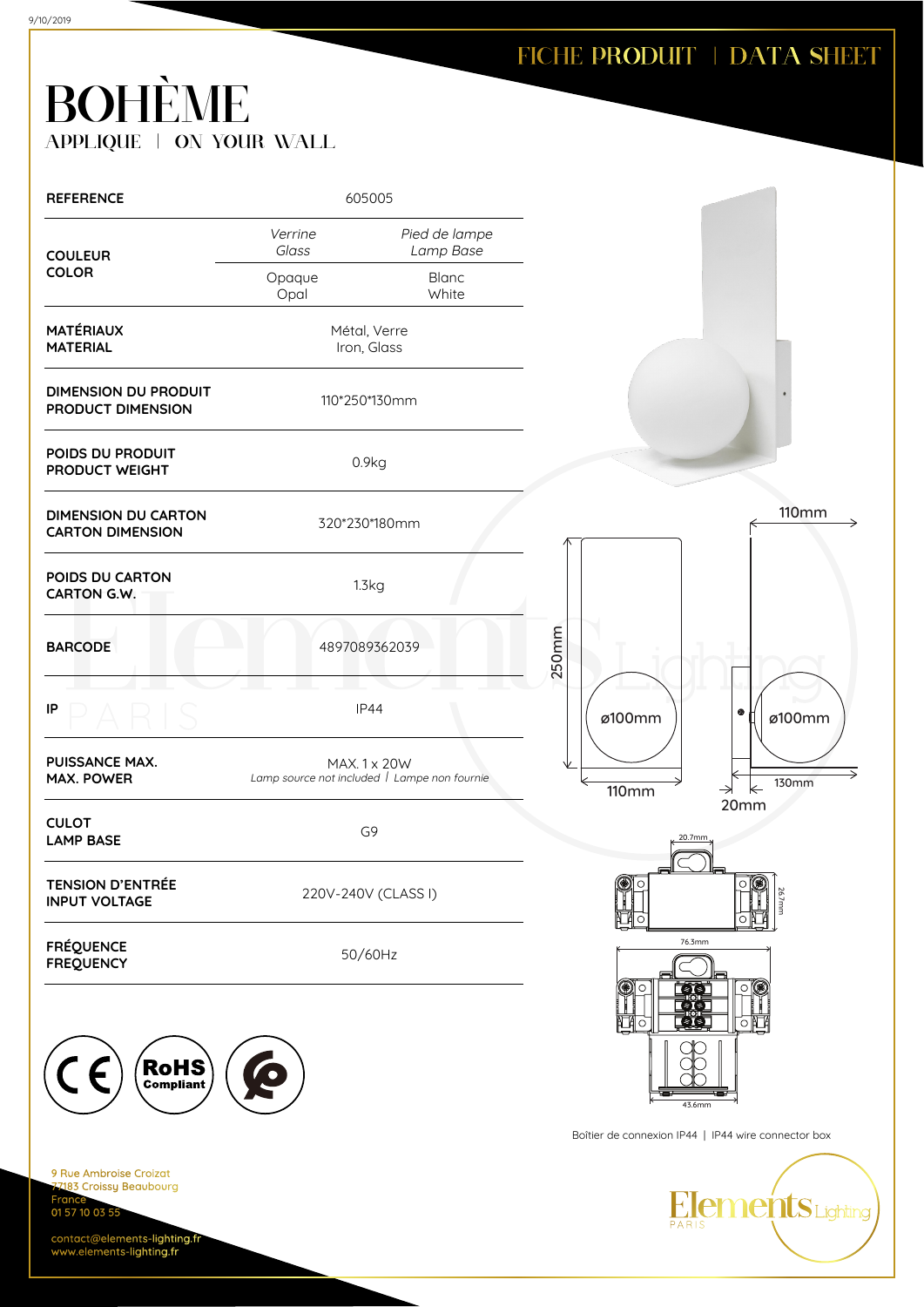| <b>REFERENCE</b>                                                           | 605006           |                                                              |              |                                                       |
|----------------------------------------------------------------------------|------------------|--------------------------------------------------------------|--------------|-------------------------------------------------------|
| <b>COULEUR</b>                                                             | Verrine<br>Glass | Pied de lampe<br>Lamp Base                                   |              |                                                       |
| <b>COLOR</b>                                                               | Opaque<br>Opal   | Noir<br><b>Black</b>                                         |              |                                                       |
| <b>MATÉRIAUX</b><br><b>MATERIAL</b>                                        |                  | Métal, Verre<br>Iron, Glass                                  |              |                                                       |
| <b>DIMENSION DU PRODUIT</b><br>PRODUCT DIMENSION                           |                  | 110*250*130mm                                                |              |                                                       |
| POIDS DU PRODUIT<br>PRODUCT WEIGHT                                         |                  | 0.9kg                                                        |              |                                                       |
| <b>DIMENSION DU CARTON</b><br><b>CARTON DIMENSION</b>                      |                  | 320*230*180mm                                                |              | <b>110mm</b>                                          |
| POIDS DU CARTON<br>CARTON G.W.                                             |                  | 1.3kg                                                        |              |                                                       |
| <b>BARCODE</b>                                                             |                  | 4897089362046                                                | 250mm        |                                                       |
| IP                                                                         |                  | <b>IP44</b>                                                  | ø100mm       | $\bullet$<br>ø100mm                                   |
| PUISSANCE MAX.<br>MAX. POWER                                               |                  | MAX. 1 x 20W<br>Lamp source not included   Lampe non fournie | <b>110mm</b> | <b>130mm</b><br>$\leftarrow$<br>$\rightarrow$<br>20mm |
| <b>CULOT</b><br><b>LAMP BASE</b>                                           |                  | G9                                                           |              | 20.7mm                                                |
| <b>TENSION D'ENTRÉE</b><br><b>INPUT VOLTAGE</b>                            |                  | 220V-240V (CLASS I)                                          | O            | O<br>26.7mm                                           |
| <b>FRÉQUENCE</b><br><b>FREQUENCY</b>                                       |                  | 50/60Hz                                                      | С            | 76.3mm<br>O<br><u>[a][s]</u>                          |
|                                                                            |                  |                                                              | О            | erors<br>Løts<br>西南<br>$\circ$                        |
| RoHS                                                                       |                  |                                                              |              | 43.6mm                                                |
|                                                                            |                  | Boîtier de connexion IP44   IP44 wire connector box          |              |                                                       |
| 9 Rue Ambroise Croizat<br>77183 Croissy Beaubourg<br>France <sup>-</sup>   |                  |                                                              |              |                                                       |
| 01 57 10 03 55<br>contact@elements-lighting.fr<br>www.elements-lighting.fr |                  |                                                              |              | Elements Lighting                                     |